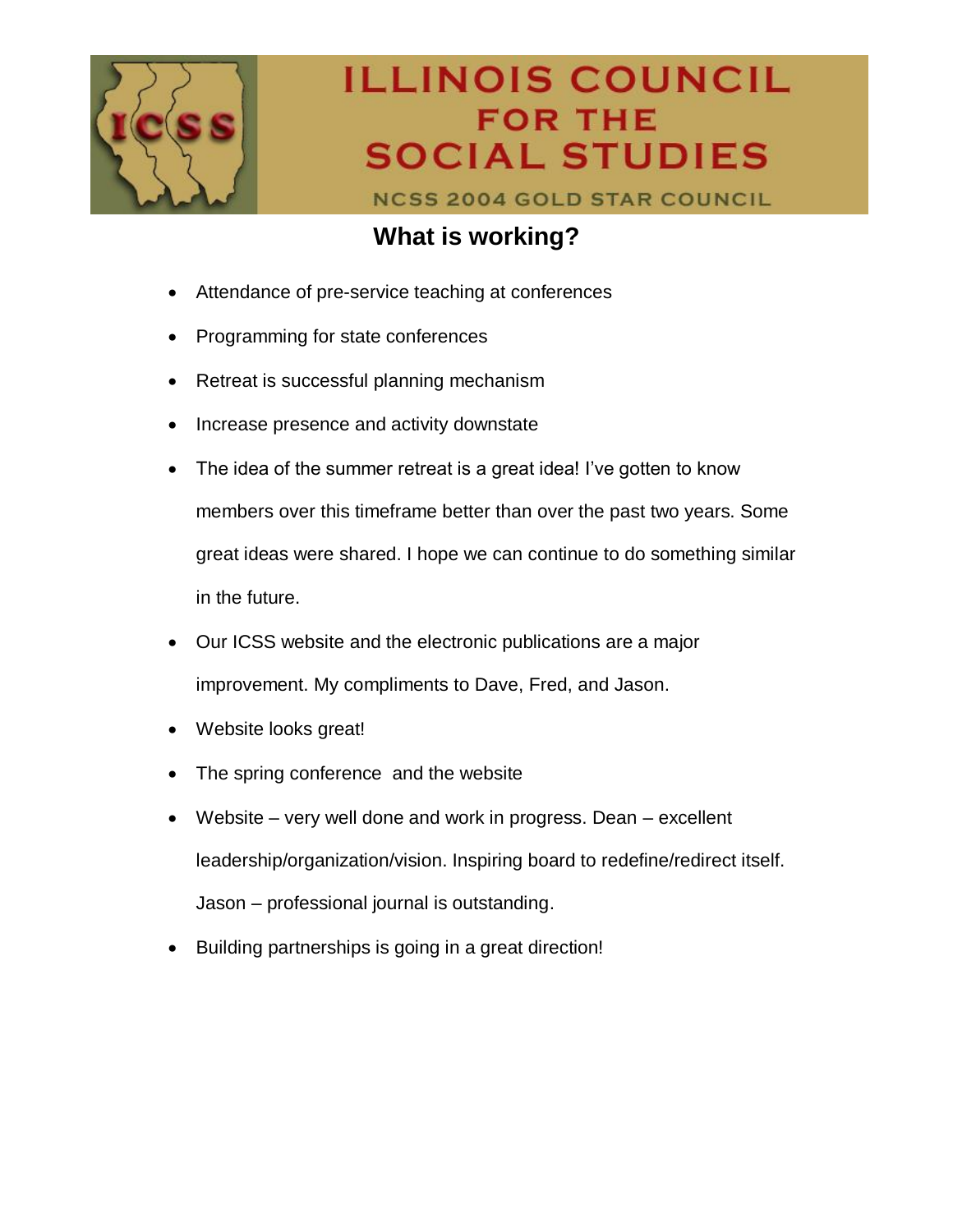

**NCSS 2004 GOLD STAR COUNCIL** 

### **What needs to be revised/tweaked?**

- Ramp up promotion of conferences, particularly in region where it is held.
- Timing that works for keeping K-12 people updated on membership status
- The constitution
- Promote! Step up marketing efforts.
- Get more people to conferences.
- Website add working partners. Incorporate social media more networking with younger teachers.
	- o Facebook account
	- $\circ$  Twitter expanding use of numbers
- Collect demographics of ICSS members to inform gaps of membership.
- How can the Board access/review CPDU survey data to help inform/direct future conferences?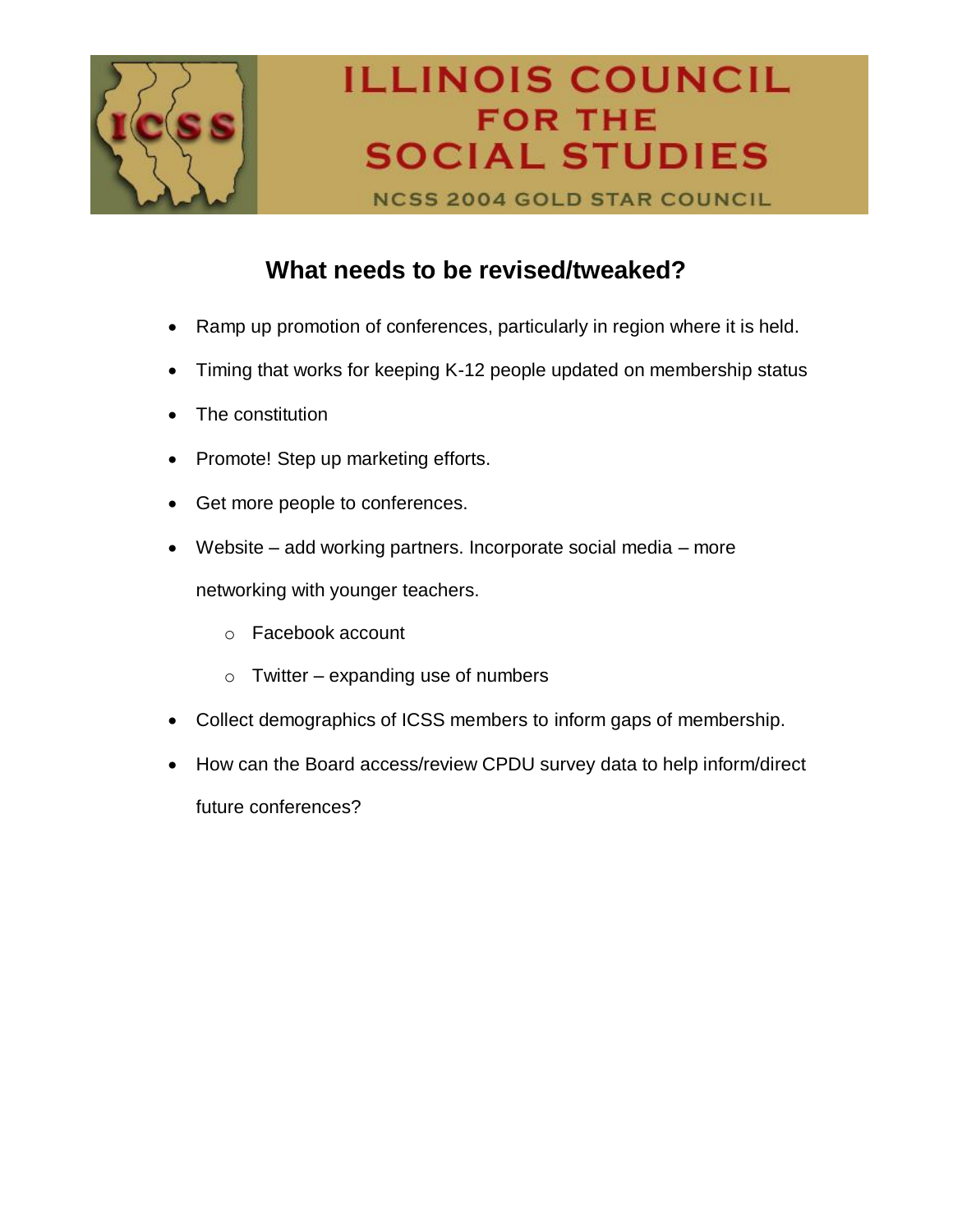

**NCSS 2004 GOLD STAR COUNCIL** 

#### **What needs to be added?**

- Digital presence for conferences both day-of and archival to leverage sessions, speakers, exhibitors. Further promote organization.
- More outreach to diverse levels and subjects within social studies.
- I like the idea of having a poster contest at the conferences for college students.
- Do the responsibilities (i.e. Director of Council Relations and Communications Director) need to be added to the constitution? I don't think these are addressed in the constitution.
- Local councils; increased communication with new members; Facebook page.
- PD for the social media for Board members (part of one of our meeting?).
- Create a poster session strand looking at NCSS as a model.
- Share a legal disclaimer sign at the registration table that photographs and videos will be taken for ICSS website.
- Website regional reps; solicit members to share teaching activities and strategies. Post them on newsletter – "feature" a member's strategy/activities/etc.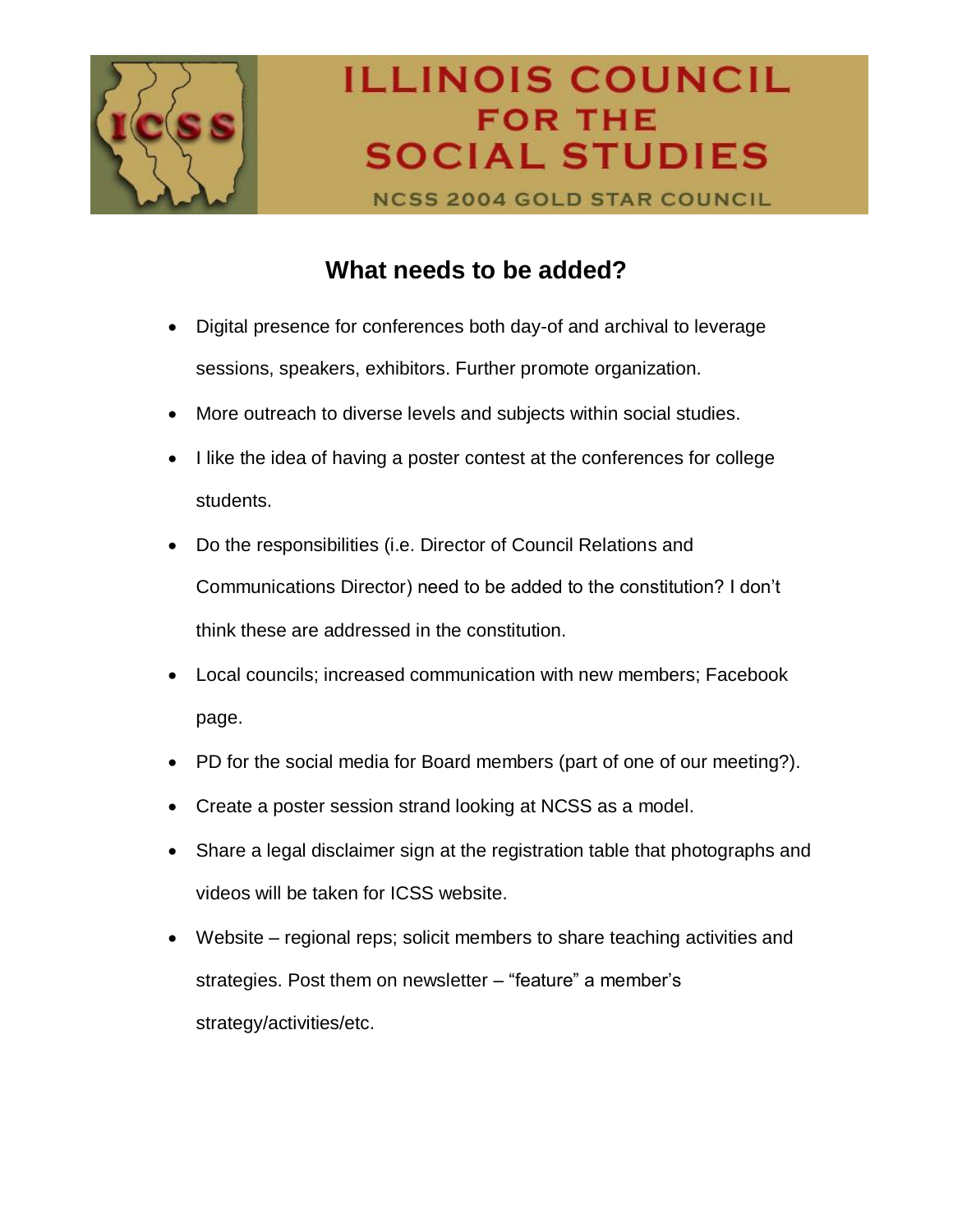

**NCSS 2004 GOLD STAR COUNCIL** 

#### **What needs to be our priority – this year?**

- Do a better job recognizing organizations and people.
- Improve awarding of mini-grants.
- Update membership list for use in recruitment.
- Improve use of twitter hashtags.
- Recruit for new leadership.
- Scale up conference speakers.
- Provide an introductory packet for new regional reps.
- Estimate a set format for the ICSS quarterly.
- Could we add a venue for members to check their membership status? It sounds

like this is something that's being worked on – cleaning up records of

membership, but also to make membership status available to members.

- I need to make Facebook page for ICSS.
- Create a "PR" packet for Regional Reps.
	- o Letter of invitation to be a member/update.
	- o Excel database template.
- Realign offices/officers with constitution/bylaws and their updated responsibilities.
- Our ride in NCSS St. Louis conference.
	- o Presence as an organization to reach new members.
- Advocating for social studies.
- Become more Common Core aware develop a position on how social studies relates to Common Core.